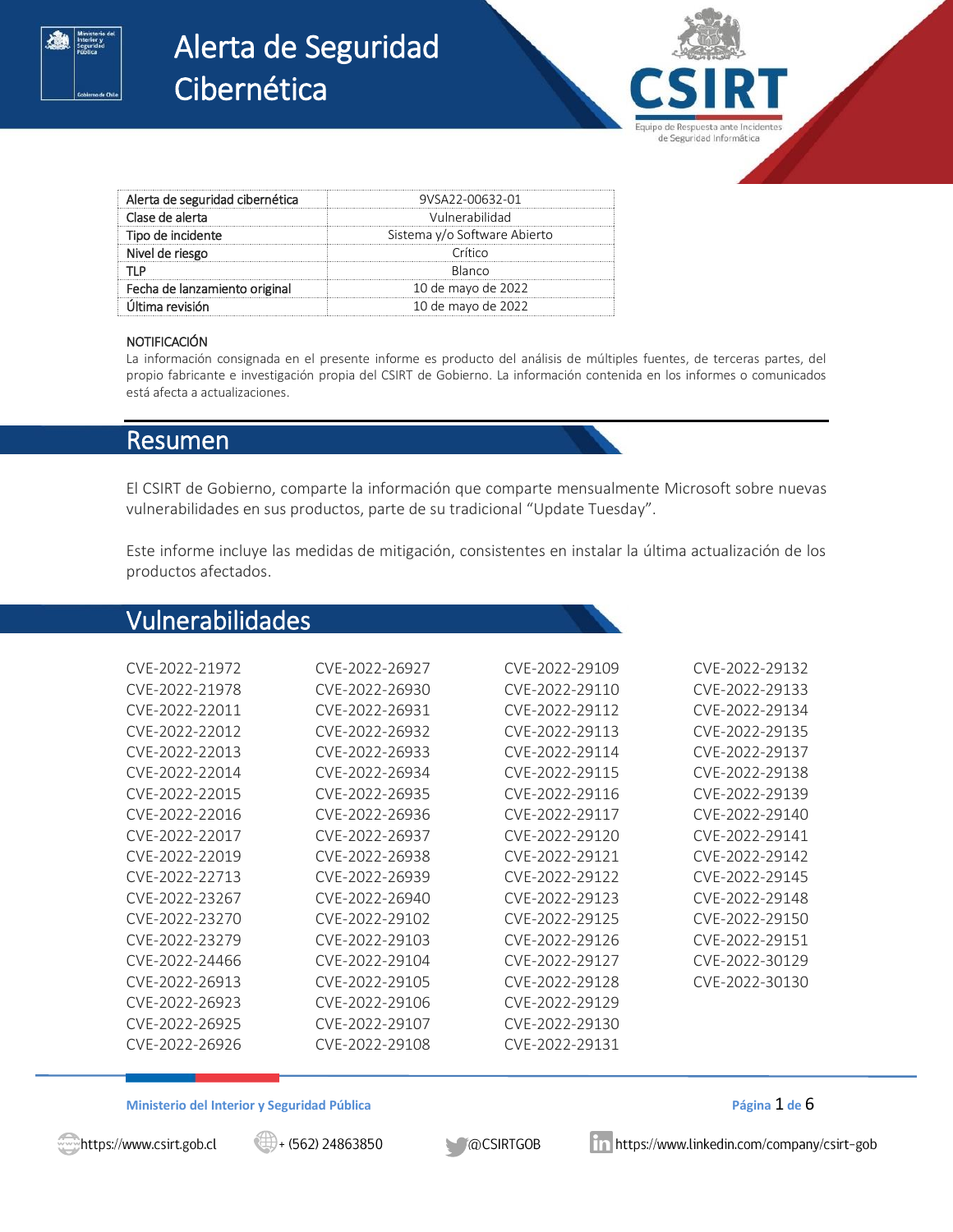

# Impacto

### Vulnerabilidades de día cero actualmente explotadas

CVE-2022-26925: Vulnerabilidad de spoofing en Windows LSA.

CVE-2022-29972: Vulnerabilidad en Magnitude Simba Amazon Redshift ODBC Driver (conocida como "SynLapse").

CVE-2022-22713: Vulnerabilidad de denegación de servicio en Windows Hyper-V.

#### Vulnerabilidades críticas

CVE-2022-21972: Vulnerabilidad de ejecución remota de código en Point-to-Point Tunneling Protocol de Windows. El atacante no requiere permisos ni privilegios.

CVE-2022-22017: Vulnerabilidad de ejecución remota de código en Remote Desktop Client de Windows. El atacante no requiere permisos ni privilegios.

CVE-2022-23270: Vulnerabilidad de ejecución remota de código en Point-to-Point Tunneling Protocol de Windows. El atacante no requiere permisos ni privilegios.

CVE-2022-26923: Vulnerabilidad de elevación de privilegios en Active Directory Domain Services de Windows. El atacante requiere privilegios de nivel de usuario básico para realizar este ataque.

CVE-2022-26931: Vulnerabilidad de elevación de privilegios en Kerberos. El atacante requiere privilegios de nivel de usuario básico para realizar este ataque.

CVE-2022-26937: Vulnerabilidad de ejecución remota de código en Windows Network File System. El atacante no requiere permisos ni privilegios.

#### Productos afectados

.NET 5.0 .NET 6.0 .NET Core 3.1 Microsoft .NET Framework 2.0 Service Pack 2 Microsoft .NET Framework 3.0 Service Pack 2 Microsoft .NET Framework 3.5 Microsoft .NET Framework 3.5 AND 4.6.2/4.7/4.7.1/4.7.2 Microsoft .NET Framework 3.5 AND 4.7.2 Microsoft .NET Framework 3.5 AND 4.8 Microsoft .NET Framework 3.5.1 Microsoft .NET Framework 4.6 Microsoft .NET Framework 4.6/4.6.1/4.6.2/4.7/4.7.1/4.7.2 Microsoft .NET Framework 4.8

#### **Ministerio del Interior y Seguridad Pública Página** 2 **de** 6

https://www.csirt.gob.cl

 $\bigoplus$  + (562) 24863850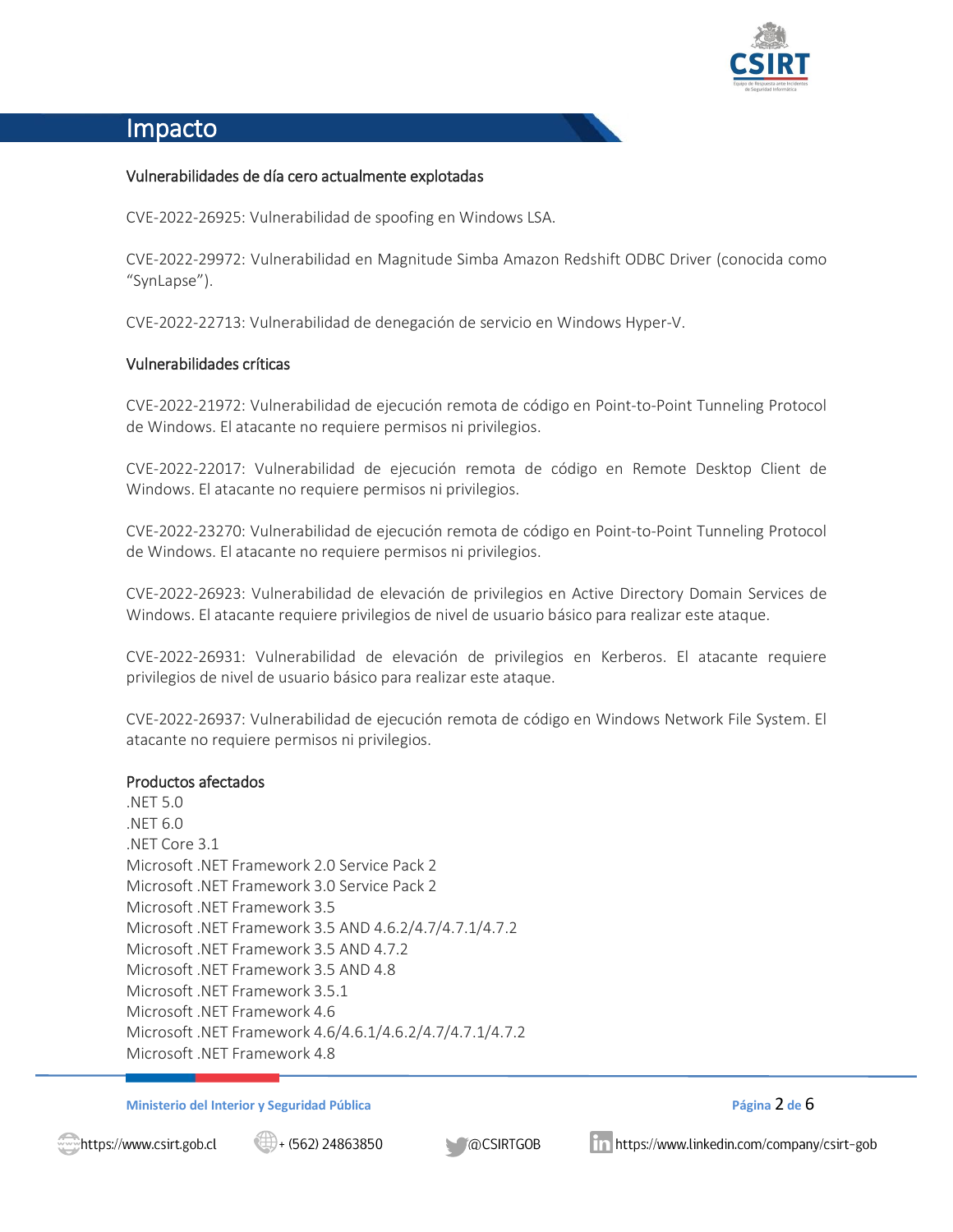

Microsoft 365 Apps for Enterprise for 32-bit Systems Microsoft 365 Apps for Enterprise for 64-bit Systems Microsoft Excel 2013 RT Service Pack 1 Microsoft Excel 2013 Service Pack 1 (32-bit editions) Microsoft Excel 2013 Service Pack 1 (64-bit editions) Microsoft Excel 2016 (32-bit edition) Microsoft Excel 2016 (64-bit edition) Microsoft Exchange Server 2013 Cumulative Update 23 Microsoft Exchange Server 2016 Cumulative Update 22 Microsoft Exchange Server 2016 Cumulative Update 23 Microsoft Exchange Server 2019 Cumulative Update 11 Microsoft Exchange Server 2019 Cumulative Update 12 Microsoft Office 2019 for 32-bit editions Microsoft Office 2019 for 64-bit editions Microsoft Office LTSC 2021 for 32-bit editions Microsoft Office LTSC 2021 for 64-bit editions Microsoft Office Online Server Microsoft Office Web Apps Server 2013 Service Pack 1 Microsoft Publisher 2013 Service Pack 1 (32-bit editions) Microsoft Publisher 2013 Service Pack 1 (64-bit editions) Microsoft Publisher 2016 (32-bit edition) Microsoft Publisher 2016 (64-bit edition) Microsoft SharePoint Enterprise Server 2016 Microsoft SharePoint Foundation 2013 Service Pack 1 Microsoft SharePoint Server 2019 Microsoft SharePoint Server Subscription Edition Microsoft Visual Studio 2017 version 15.9 (includes 15.0 - 15.8) Microsoft Visual Studio 2019 version 16.11 (includes 16.0 - 16.10) Microsoft Visual Studio 2019 version 16.9 (includes 16.0 - 16.8) Microsoft Visual Studio 2022 version 17.0 Microsoft Visual Studio 2022 version 17.1 Microsoft Word 2013 RT Service Pack 1 Microsoft Word 2013 Service Pack 1 (32-bit editions) Microsoft Word 2013 Service Pack 1 (64-bit editions) Microsoft Word 2016 (32-bit edition) Microsoft Word 2016 (64-bit edition) Remote Desktop client for Windows Desktop Visual Studio Code Windows 10 for 32-bit Systems Windows 10 for x64-based Systems Windows 10 Version 1607 for 32-bit Systems Windows 10 Version 1607 for x64-based Systems Windows 10 Version 1809 for 32-bit Systems Windows 10 Version 1809 for ARM64-based Systems Windows 10 Version 1809 for x64-based Systems

**Ministerio del Interior y Seguridad Pública Página** 3 **de** 6

**MOCSIRTGOB**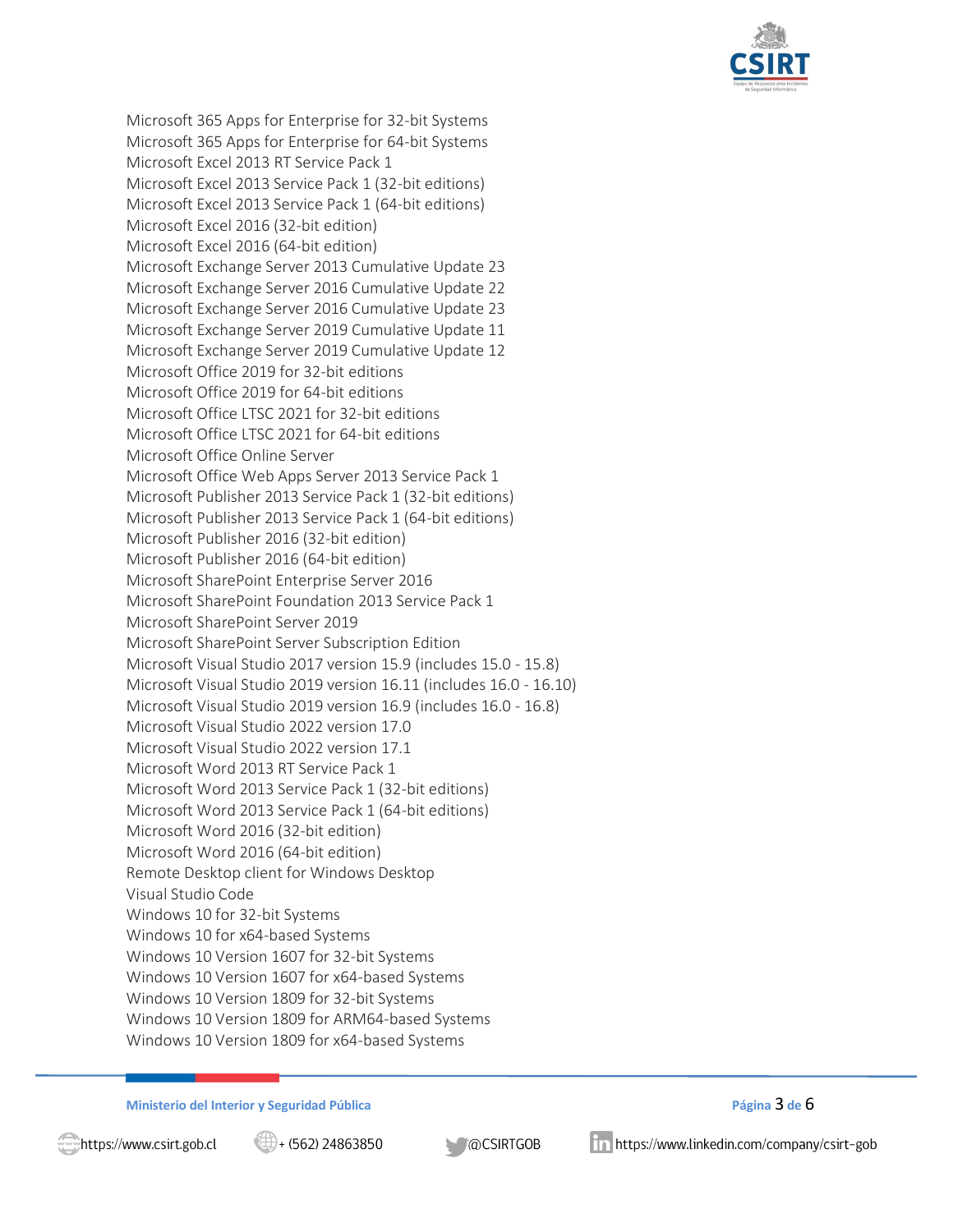

Windows 10 Version 1909 for 32-bit Systems Windows 10 Version 1909 for ARM64-based Systems Windows 10 Version 1909 for x64-based Systems Windows 10 Version 20H2 for 32-bit Systems Windows 10 Version 20H2 for ARM64-based Systems Windows 10 Version 20H2 for x64-based Systems Windows 10 Version 21H1 for 32-bit Systems Windows 10 Version 21H1 for ARM64-based Systems Windows 10 Version 21H1 for x64-based Systems Windows 10 Version 21H2 for 32-bit Systems Windows 10 Version 21H2 for ARM64-based Systems Windows 10 Version 21H2 for x64-based Systems Windows 11 for ARM64-based Systems Windows 11 for x64-based Systems Windows 7 for 32-bit Systems Service Pack 1 Windows 7 for x64-based Systems Service Pack 1 Windows 8.1 for 32-bit systems Windows 8.1 for x64-based systems Windows RT 8.1 Windows Server 2008 for 32-bit Systems Service Pack 2 Windows Server 2008 for 32-bit Systems Service Pack 2 (Server Core installation) Windows Server 2008 for x64-based Systems Service Pack 2 Windows Server 2008 for x64-based Systems Service Pack 2 (Server Core installation) Windows Server 2008 R2 for x64-based Systems Service Pack 1 Windows Server 2008 R2 for x64-based Systems Service Pack 1 (Server Core installation) Windows Server 2012 Windows Server 2012 (Server Core installation) Windows Server 2012 R2 Windows Server 2012 R2 (Server Core installation) Windows Server 2016 Windows Server 2016 (Server Core installation) Windows Server 2019 Windows Server 2019 (Server Core installation) Windows Server 2022 Windows Server 2022 (Server Core installation) Windows Server, version 20H2 (Server Core Installation)

### Mitigación

Instalar las respectivas actualizaciones entregadas por el proveedor.

### Enlaces

https://msrc.microsoft.com/update-guide/releaseNote/2022-May https://cve.mitre.org/cgi-bin/cvename.cgi?name=CVE-2022-21972 https://cve.mitre.org/cgi-bin/cvename.cgi?name=CVE-2022-21978 https://cve.mitre.org/cgi-bin/cvename.cgi?name=CVE-2022-22011

**Ministerio del Interior y Seguridad Pública Página** 4 **de** 6



 $\bigoplus$  + (562) 24863850

**MOCSIRTGOB**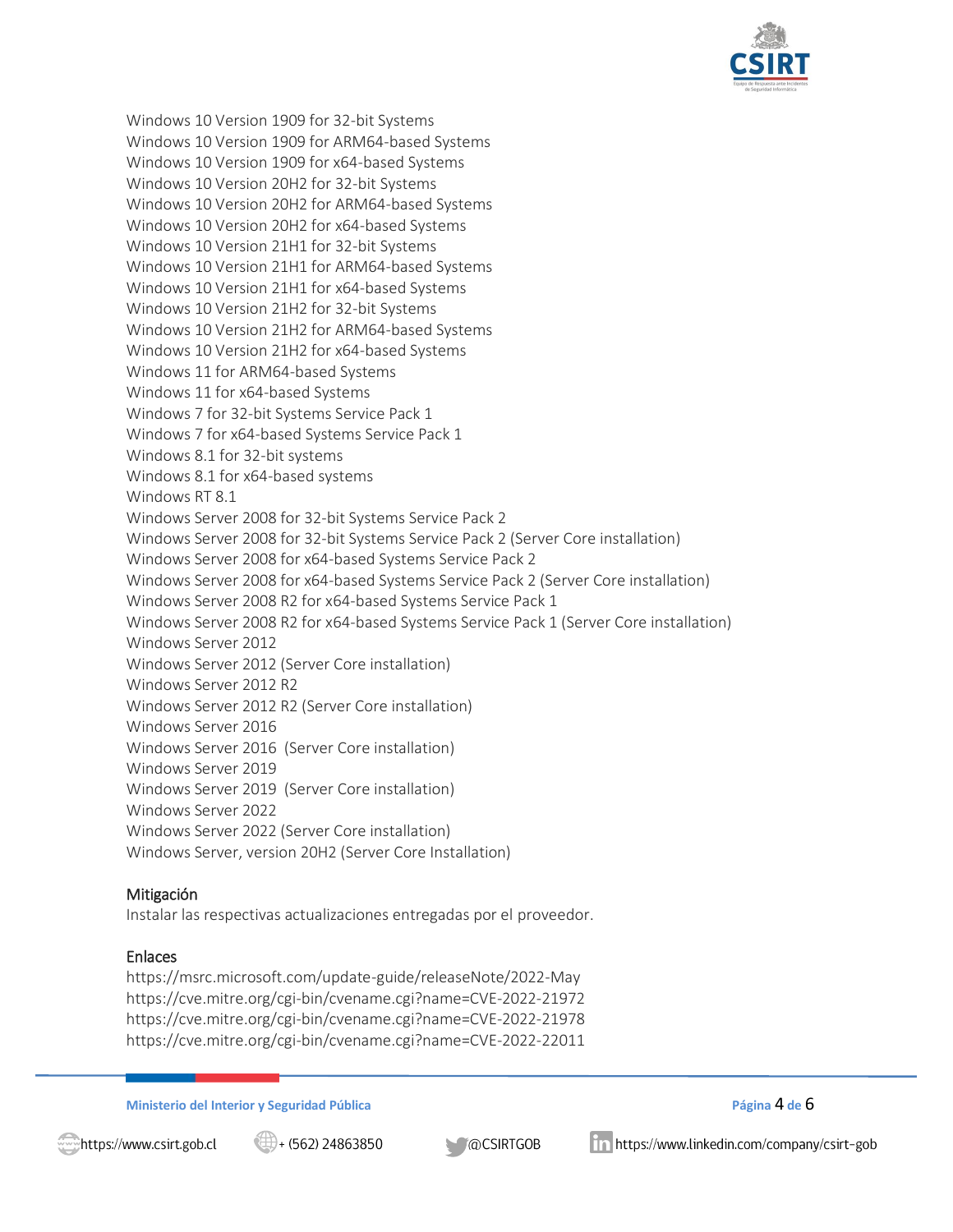

https://cve.mitre.org/cgi-bin/cvename.cgi?name=CVE-2022-22012 https://cve.mitre.org/cgi-bin/cvename.cgi?name=CVE-2022-22013 https://cve.mitre.org/cgi-bin/cvename.cgi?name=CVE-2022-22014 https://cve.mitre.org/cgi-bin/cvename.cgi?name=CVE-2022-22015 https://cve.mitre.org/cgi-bin/cvename.cgi?name=CVE-2022-22016 https://cve.mitre.org/cgi-bin/cvename.cgi?name=CVE-2022-22017 https://cve.mitre.org/cgi-bin/cvename.cgi?name=CVE-2022-22019 https://cve.mitre.org/cgi-bin/cvename.cgi?name=CVE-2022-22713 https://cve.mitre.org/cgi-bin/cvename.cgi?name=CVE-2022-23267 https://cve.mitre.org/cgi-bin/cvename.cgi?name=CVE-2022-23270 https://cve.mitre.org/cgi-bin/cvename.cgi?name=CVE-2022-23279 https://cve.mitre.org/cgi-bin/cvename.cgi?name=CVE-2022-24466 https://cve.mitre.org/cgi-bin/cvename.cgi?name=CVE-2022-26913 https://cve.mitre.org/cgi-bin/cvename.cgi?name=CVE-2022-26923 https://cve.mitre.org/cgi-bin/cvename.cgi?name=CVE-2022-26925 https://cve.mitre.org/cgi-bin/cvename.cgi?name=CVE-2022-26926 https://cve.mitre.org/cgi-bin/cvename.cgi?name=CVE-2022-26927 https://cve.mitre.org/cgi-bin/cvename.cgi?name=CVE-2022-26930 https://cve.mitre.org/cgi-bin/cvename.cgi?name=CVE-2022-26931 https://cve.mitre.org/cgi-bin/cvename.cgi?name=CVE-2022-26932 https://cve.mitre.org/cgi-bin/cvename.cgi?name=CVE-2022-26933 https://cve.mitre.org/cgi-bin/cvename.cgi?name=CVE-2022-26934 https://cve.mitre.org/cgi-bin/cvename.cgi?name=CVE-2022-26935 https://cve.mitre.org/cgi-bin/cvename.cgi?name=CVE-2022-26936 https://cve.mitre.org/cgi-bin/cvename.cgi?name=CVE-2022-26937 https://cve.mitre.org/cgi-bin/cvename.cgi?name=CVE-2022-26938 https://cve.mitre.org/cgi-bin/cvename.cgi?name=CVE-2022-26939 https://cve.mitre.org/cgi-bin/cvename.cgi?name=CVE-2022-26939 https://cve.mitre.org/cgi-bin/cvename.cgi?name=CVE-2022-29102 https://cve.mitre.org/cgi-bin/cvename.cgi?name=CVE-2022-29103 https://cve.mitre.org/cgi-bin/cvename.cgi?name=CVE-2022-29104 https://cve.mitre.org/cgi-bin/cvename.cgi?name=CVE-2022-29105 https://cve.mitre.org/cgi-bin/cvename.cgi?name=CVE-2022-29106 https://cve.mitre.org/cgi-bin/cvename.cgi?name=CVE-2022-29107 https://cve.mitre.org/cgi-bin/cvename.cgi?name=CVE-2022-29108 https://cve.mitre.org/cgi-bin/cvename.cgi?name=CVE-2022-29109 https://cve.mitre.org/cgi-bin/cvename.cgi?name=CVE-2022-29110 https://cve.mitre.org/cgi-bin/cvename.cgi?name=CVE-2022-29112 https://cve.mitre.org/cgi-bin/cvename.cgi?name=CVE-2022-29113 https://cve.mitre.org/cgi-bin/cvename.cgi?name=CVE-2022-29114 https://cve.mitre.org/cgi-bin/cvename.cgi?name=CVE-2022-29115 https://cve.mitre.org/cgi-bin/cvename.cgi?name=CVE-2022-29116 https://cve.mitre.org/cgi-bin/cvename.cgi?name=CVE-2022-29117 https://cve.mitre.org/cgi-bin/cvename.cgi?name=CVE-2022-29120 https://cve.mitre.org/cgi-bin/cvename.cgi?name=CVE-2022-29121

**Ministerio del Interior y Seguridad Pública Página** 5 **de** 6



 $\left(\frac{11}{21}\right)$  + (562) 24863850

**MOCSIRTGOB**